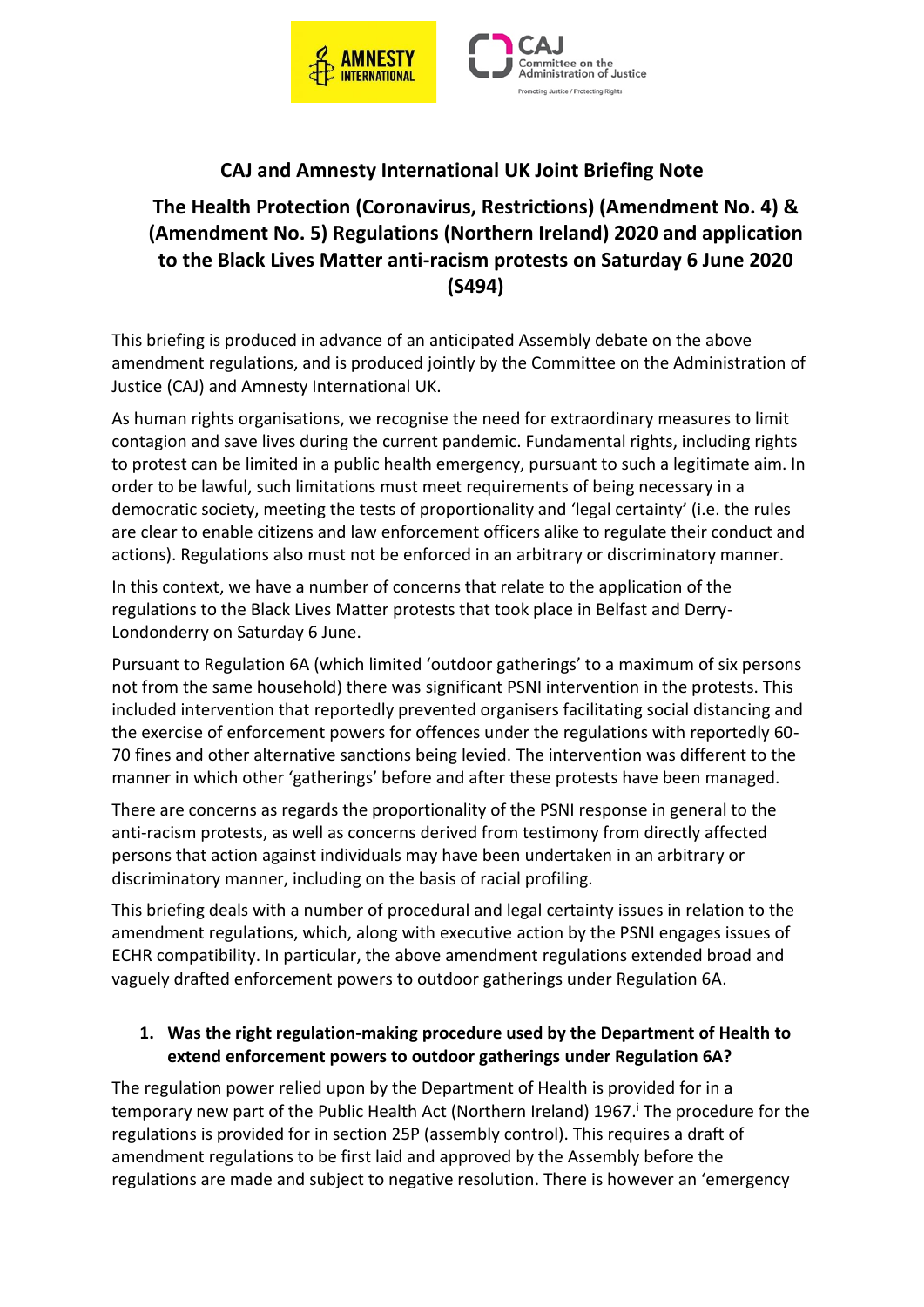procedure' under section 25Q whereby "by reason of urgency, it is necessary to make the regulations without a draft being so laid and approved" (emphasis added).

The Department can therefore bypass prior Assembly scrutiny to make amendment regulations, but only when this is necessary "by reason of urgency" to do so. Both amendment regulations No. 4 and No. 5 relied on this urgent emergency procedure under section 25Q.

The principal Health Protection (Coronavirus, Restrictions) Regulations (Northern Ireland) 2020, when originally made on the 28 March, under Regulation 6 restricted gatherings in a public place to two persons (with some limited exemptions). Regulation 6 was subject to enforcement powers under Regulation 7, and breaches of Regulation 6 constituted an offence under Regulation 8 (subject to a 'reasonable excuse' defence).

Regulation 6A was then inserted into the Regulations on the 19 May 2020, by Amendment Regulation No. 3.<sup>ii</sup> Regulation 6A permitted participation in an 'outdoor gatherings' of up to six persons who are not members of the same household, or any number of persons who are members of the same household. Consequential amendments were also made to Regulation 5 (the stay at home regulations) which added 'outdoor activities' and 'outdoor gatherings' in accordance with Regulation 6A to the list of explicit 'reasonable excuses' for permitting persons to leave their homes.

However, no amendment was made to Regulations 7 or 8 which would have made breaches of Regulation 6A on outdoor gatherings an offence or subject to enforcement powers.

The Department of Health did not consider necessary by reason of urgency to amend the regulations and make Regulation 6A enforceable at the time Amendment No. 4 Regulation was made on the 21 May. No such provision is included in Amendment No. 4 Regulation.

The section 25Q emergency procedure was however used again for Amendment No. 5 Regulation which was made at 3pm on Friday 5 June, laid before the Assembly at 5pm on the same Friday. Whilst all other changes brought in by Amendment No. 5 did not come into force until 11pm on Sunday 7 June, uniquely the amendments relevant to Regulation 6A came into force at 11pm on Friday 5 June itself, the eve of the anti-racism protests. iii

There would appear to be two possible explanations for this, both of which are troubling.

First, the Department intentionally fast tracked the making and commencement of provisions to enforce Regulation 6A specifically for the Black Lives Matter protests. This would raise questions as regards discriminatory treatment. Consequently there would be an onus on the Department to explain whether their decision was grounded on reasonable and objective criteria that distinguished the anti-racism protests from the numerous large gatherings that had taken place from the commencement of Regulation 6A on 19 May. In relation to such gatherings, the Department did not consider such powers to be necessary or urgently required.

The second explanation was that the timing of both the making and commencement of the regulations was entirely coincidental: the Department was simply using the opportunity of the amendment regulations to make a routine technical correction to previous mistaken drafting. In such circumstances however, it would follow that the Department could not have made this change lawfully using the 'emergency procedure' under section 25Q as the provisions were not necessary "by reason of urgency."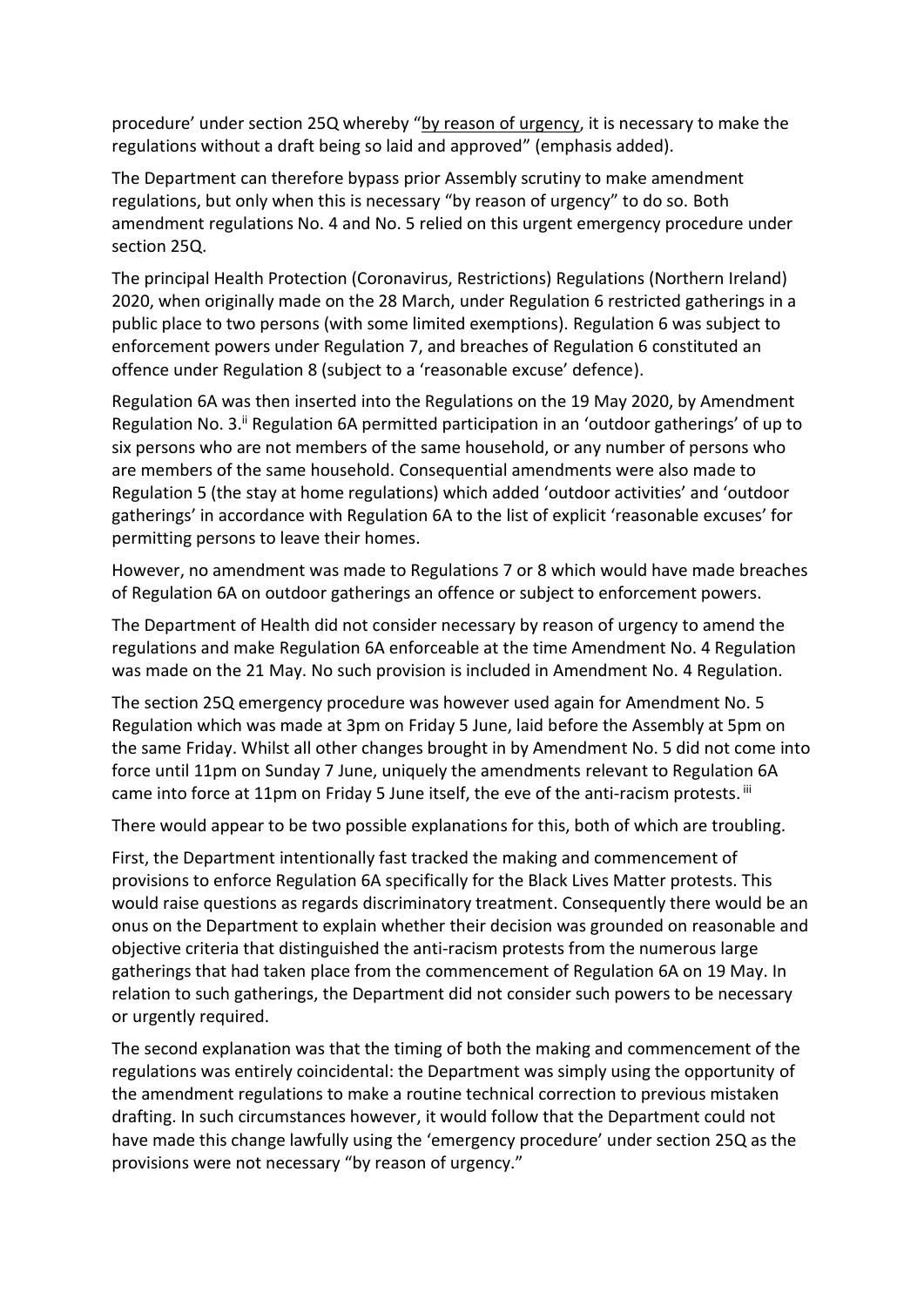*MLAs could seek clarity from the Department of Health in relation to the above questions.*

#### **2. Legal certainty: how clear were the rules?**

Concerns regarding the ambiguity over the rules are not limited to the enforcement powers only having been made the night before the protests. Until 5 June itself, long after the principal Coronavirus Regulations commenced on 28 March, there was no official guidance available to interpret the scope of the rules that had been amended several times.

A Department of Health website, with some short delays, has largely been the first place PDF copies of the Regulations and each amendment regulation were published.<sup>iv</sup> Whist it is welcome that this gap has been addressed through the publication of official consolidated guidance on this website it would not have been available in the run up to the protests on 6 June. At the time also no information on the scope of relevant provisions of the regulations was available on the PSNI, NI Direct or Public Health Agency websites.

Even for the minority of persons who can read secondary legislation, a consolidated version of the amended regulations is not provided on the Department of Health hub website. This means readers would have to piece all amendment regulations together themselves with the principle regulation. Whilst a consolidated version of the NI Regulations is available on the UK Statute Law Data base [\(www.legislation.gov.uk\)](http://www.legislation.gov.uk/), it had not been updated to include Amendment No. 5 at the time of the protests.

Participants in the anti-racism protests on 6 June are also far more likely to have heard the pronouncements of senior Ministers in the UK Government in relation to Black Lives Matter protests than have found any of the above information. Even in the aftermath of protests the UK Prime Minister Boris Johnson tweeted the Government line that "People have a right to protest peacefully and while observing social distancing."<sup>v</sup>

#### 3. **Legal certainty: what is an outdoor 'gathering'?**

A further issue relates to how outdoor 'gathering' is interpreted under Regulation 6A.

The NI regulations do not define 'gathering'. The equivalent provision in regulations in England defines gathering (from 1 June) as "*when two or more people are present together in the same place in order to engage in any form of social interaction with each other, or to undertake any other activity with each other*" vi

There are therefore questions regarding the differential treatment for the anti-racism protests in relation to other large outdoor social gatherings that occurred before or after them. Comparisons have even be made to hundreds of people gathering outside IKEA in Belfast, with social distancing in place, several days before the protests (June 1). Vii Whilst the IKEA queue would not constitute a gathering under the definition in English regulations this is less clear in the NI regulations due to the lack of definition.

A related question concerns whether the anti-racism protests of the 6 June should have been treated as one 'gathering' or as numerous separate 'gatherings' due to the express efforts of organisers to ensure the protests were socially distanced.

Several days after the protests (June 9) reportedly around 100 people lined the streets of Ballymena to pay respects at a funeral, but did so with social distancing in place.<sup>viii</sup> Insofar as we are aware there was, rightly, no similar police intervention on this occasion, presumably as each group of mourners was treated as a separate gathering.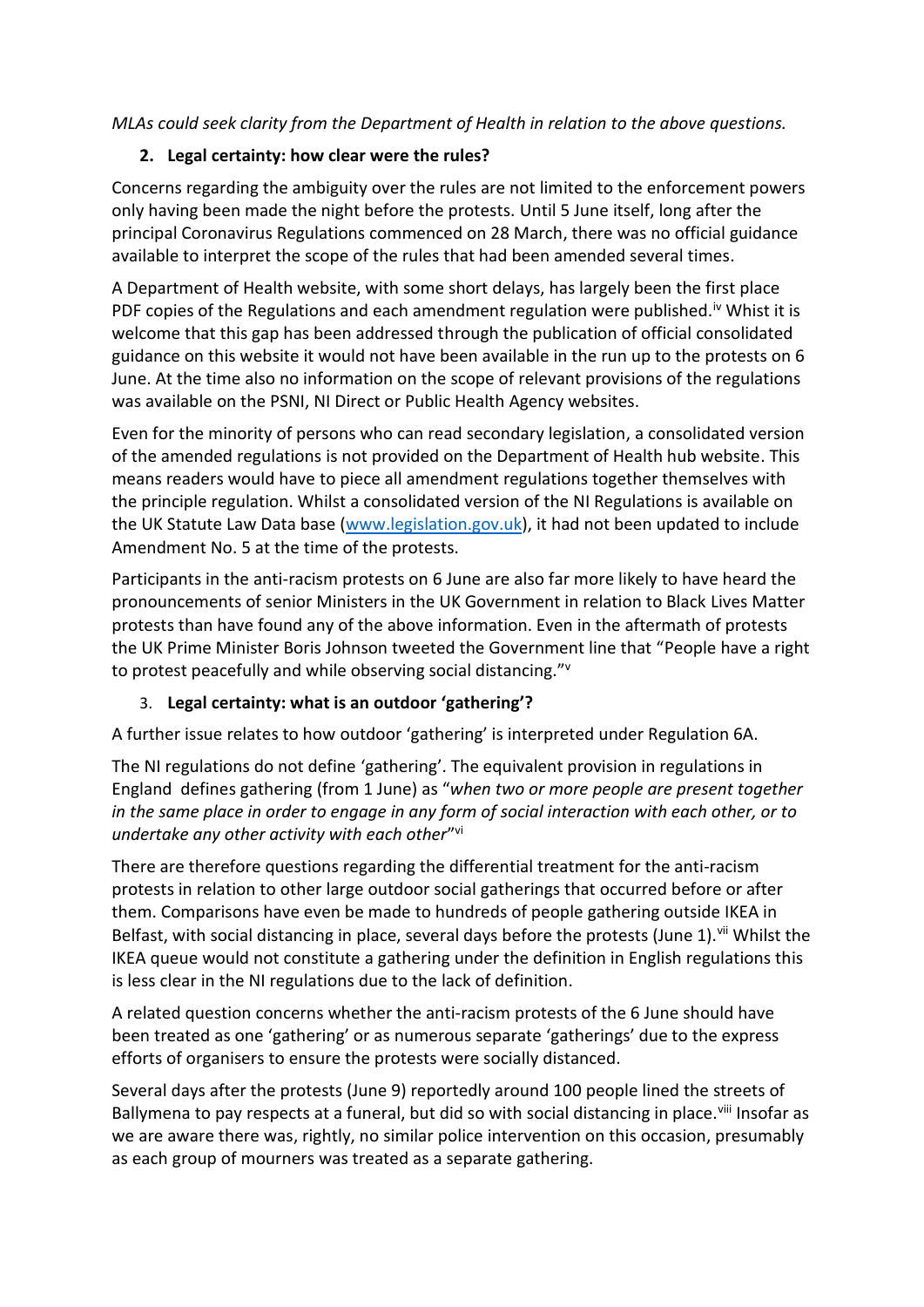*MLAs may wish to seek clarification on interpretation of 'gathering' in Regulations 6A and the circumstances in which socially distanced gatherings may be considered as one.* 

## 4. **Legal certainty: is participating in protests a 'reasonable excuse' for leaving home?**

In addition to Regulation 6A, the general issue of protests encompasses the scope of Regulation 5 – which provides that no persons should leave their home without reasonable excuse. Around a dozen 'reasonable excuses' are enumerated but the list is non-exhaustive. As alluded to above, Amendment No 3. added further 'reasonable excuses' including to take part in 'outdoor activity' and outdoor gatherings (in accordance with regulation 6A.)

As with 'gathering', there is no definition of what 'outdoor activity' encompasses. Whilst exercising rights to peaceful protests is not explicitly listed as a reason to leave your home, we would consider it disproportionate, given the engagement of fundamental rights under the European Convention on Human Rights (ECHR), if Regulation 5 was interpreted as not permitting a person to leave their home for *any* protest (which would include a one person protest). We are not aware of any such interpretation of Regulation 5, yet clarification from the Department would be welcome on this issue.

*Notwithstanding the broader provisions on gatherings MLAs may wish to press the Department to ensure clarity that participation in protests will constitute a reasonable excuse under Regulation 5.* 

## **5. Legal certainty: the enforcement powers**

The enforcement powers for Regulation 6 (and now 6A) are so vaguely and broadly drafted they are reminiscent of the Special Powers Acts. Regulation 7(1) provides that "a relevant person may take such action as is necessary to enforce any requirement" under these Regulations. The scope of powers this grants to the police is therefore unclear and not circumscribed in a manner which affords legal certainty.

The regulations have now been in place for several months and there has been time to examine and qualify the enforcement powers to what is necessary and proportionate.

### **6. The Policing response and ECHR rights**

Whilst the policing response to the anti-racism protests will have been shaped by the regulations there are also questions as to operational decisions by the PSNI.

Under s32 of the Police NI Act 2000 and the common law, the PSNI have general duty to prevent the commissioning of offences, which would include breaches of Regulation 6A. However, as held by the UK Supreme Court<sup>ix</sup>, this duty carries operational discretion on the PSNI -qualified by ECHR rights- regarding what action to take. In this instance, it is not clear if the PSNI took into account the issue of heightened protection for a protest where ECHR rights are engaged in a manner in which they are not for a social gathering.

## **CAJ & Amnesty International UK, June 2020**

<sup>i</sup> Pt. 1A inserted (temp.) (25.3.2020) by virtue of Coronavirus Act 2020 (c. 7), s. 87(1), Sch. 18 (with ss. 89, 90)

ii Reg. 6A inserted (19.5.2020 at 11.00 p.m.) by The Health Protection (Coronavirus, Restrictions) (Amendment No. 3) Regulations (Northern Ireland) 2020 (S.R. 2020/84), regs. 1, 2(5) (with reg. 3)